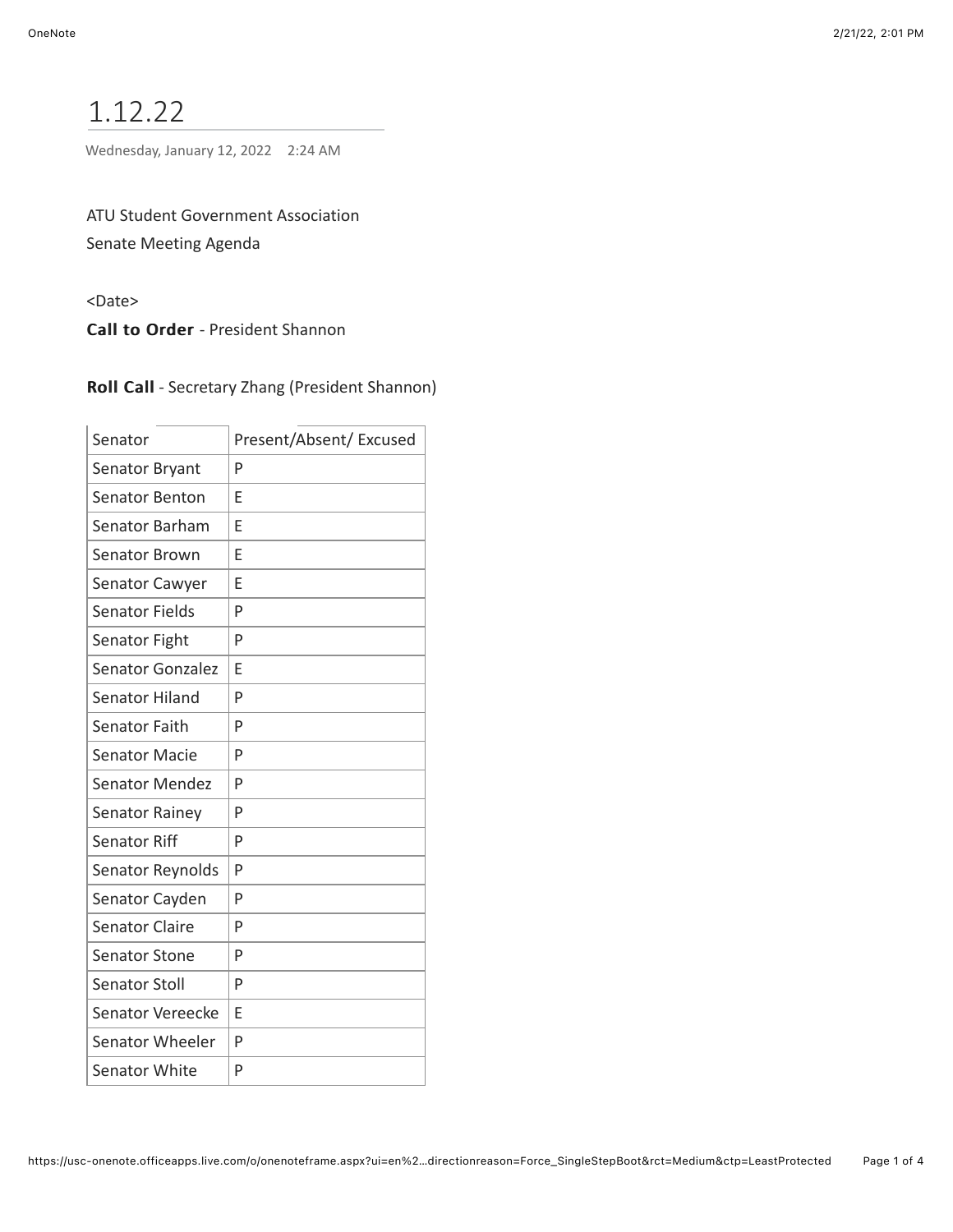#### Approval of Minutes - President Shannon

## **Officer Reports**

- Secretary of Diversity and Inclusion— Secretary Vasquez
	- Report:
		- Welcome back Everyone!
		- Please look at the MLK Day event. Flyers are posted everywhere
			- Next Monday, MLK Day
			- Starts around 6:15
		- **EXECT:** Diversity Advisories Board/Diversity and Inclusion are looking at many events for Black History Month (the month of February)
			- Try to attend these events and support us!
- Secretary of Community Outreach— Secretary Hitt
	- Report:
		- Welcome back! Hope everyone had a great break!
		- **EXECT** If you have any community outreach events you would like to see, let me know!
- Secretary of Public Relations— Secretary
	- Report:
- Secretary of Internal Affairs— Secretary Zhang
	- Report:
		- 2 Vacant positions for Sophomore Senator
		- **■** 1 Vacant position for Junior Senator
		- 1 Vacant position for Senator at Large
		- 2 Vacant Executives positions
		- Planning more transparent election that gives everyone a fair chance to compete
		- Secretary of Public Relations and Secretary of Finance and Administration
			- Resume and cover letter emailed to me and Britt by Friday at 5 PM
			- Pick up Senator of the month awards
- Secretary of Student Development— Secretary Holmes
	- Report:
		- Senate Retreat planning to be January 29<sup>th</sup>.
		- ▪
- Secretary of Finance and Administration— Secretary
	- Report:
		- Updated balance: \$<amount> as of <date>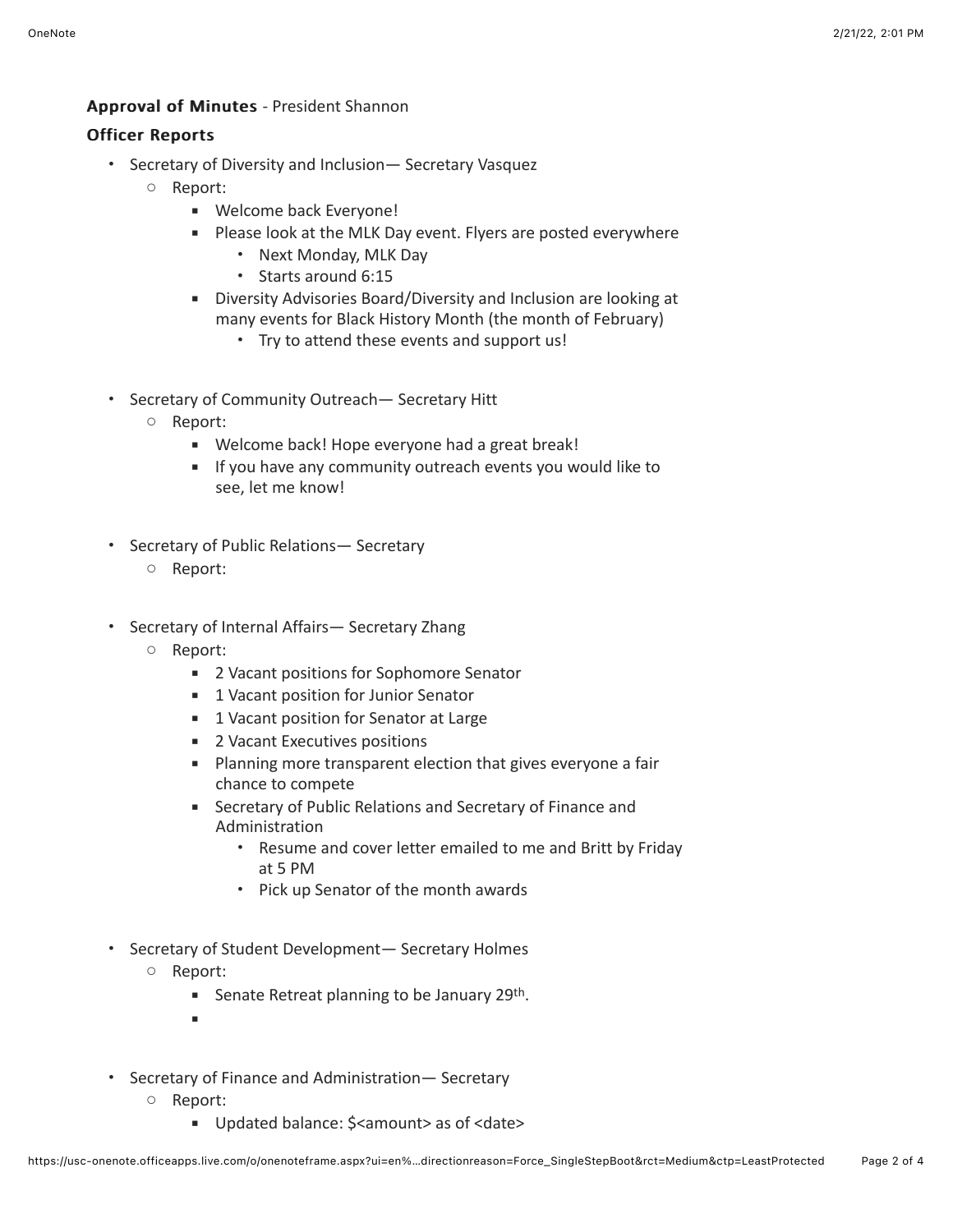- Vice President— Vice President Wright
	- Report:
		- Welcome Back everyone!
		- Committee Heads please work to plan a meeting this week and let me know when they are.
			- Covering goals and expectations for this semester.
- Committee reports:
	- **EXECOMMITTEE: Senator Fight** 
		- Welcome back everyone!
	- **EXEC** Spirit Committee: Senator Hiland
		- **■** Trying to create student sections
		- Please show up and promote to others
		- More to come in the future!
	- **■** Traffic and Safety Committee: Senator
		- No report
	- Recycling Committee: Senator Riff
		- No report
	- Food Committee: Senator Sosebee
		- No report
- President— President Shannon
	- Report:
		- Welcome back!!
		- Constitution Review Committee-will be taking new applicants when roles are set in stone
		- Special Event Planning Meeting Tuesday the 18<sup>th</sup>, time TBD. If you have events for the semester, attend this meeting
		- **Event Planning Document**
		- **Executive Board Office Hours will be posted this Friday for the** semester
		- Spread the word for constituent concerns
		- **EXECT** If you are going to be absent, let us know 48 hours in advance unless it is an emergency. I will be making a form to fill out

## Advisor Reports Advisor Reports

- Dean of Student Engagement— Kevin Solomon; Associate Dean of Campus Life and Student Union — Chelsea Lairamore
	- Report:
		- Mask sho
		-

▪

 $\circ$